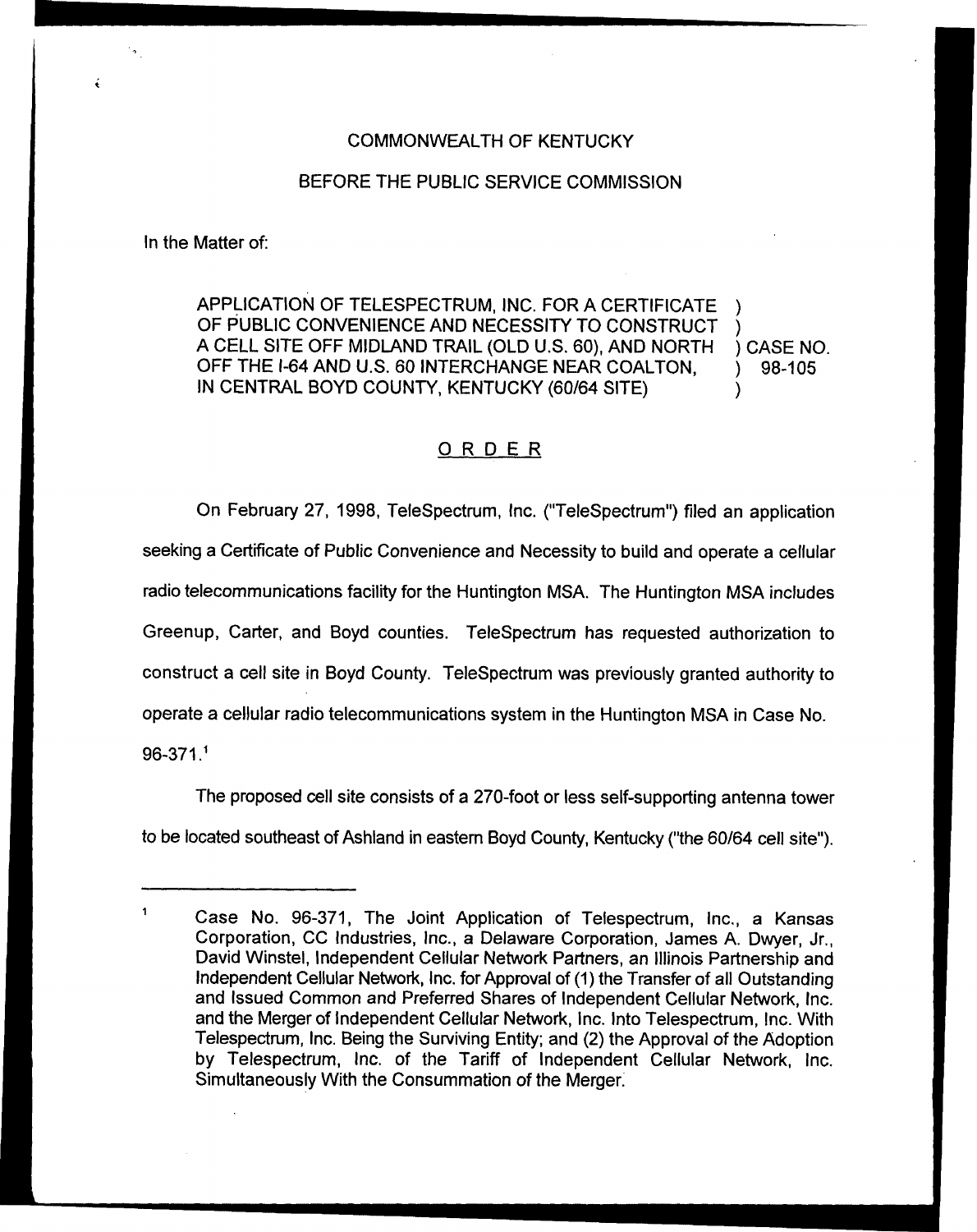The coordinates for the 60/64 cell site are North Latitude 38° 22' 08.3" by West Longitude 82°46'28.1".

TeleSpectrum has provided information regarding the structure of the tower, safety measures, and antenna design criteria for the 60/64 cell site. Based upon the application, the design of the tower and foundation conforms to applicable nationally recognized building standards, and the plans have been certified by a Registered Professional Engineer.

Pursuant to KRS 100.324(1), the 60/64 cell site's construction is exempt from local zoning ordinances; however, TeleSpectrum notified the Boyd County Judge/Executive of the pending construction. TeleSpectrum has filed applications with and received approvals from the Federal Aviation Administration and the Kentucky Airport Zoning Commission for the construction and operation of the 60/64 cell site.

TeleSpectrum has filed notices verifying that each person who owns property within 500 feet of the 60/64 cell site has been notified of the pending construction. The notice solicited any comments and informed the property owners of their right to intervene. In addition, notice was posted in a visible location on the proposed site for at least two weeks after TeleSpectrum's application was filed. To date, no intervention requests have been received.

Pursuant to KRS 278.280, the Commission is required to determine proper practices to be observed when it finds, upon complaint or on its own motion, that the facilities of any utility subject to its jurisdiction are unreasonable, unsafe, improper, or insufficient. To assist the Commission in its efforts to comply with this mandate, TeleSpectrum should notify the Commission if it does not use this antenna tower to provide cellular radio tele-

 $-2-$